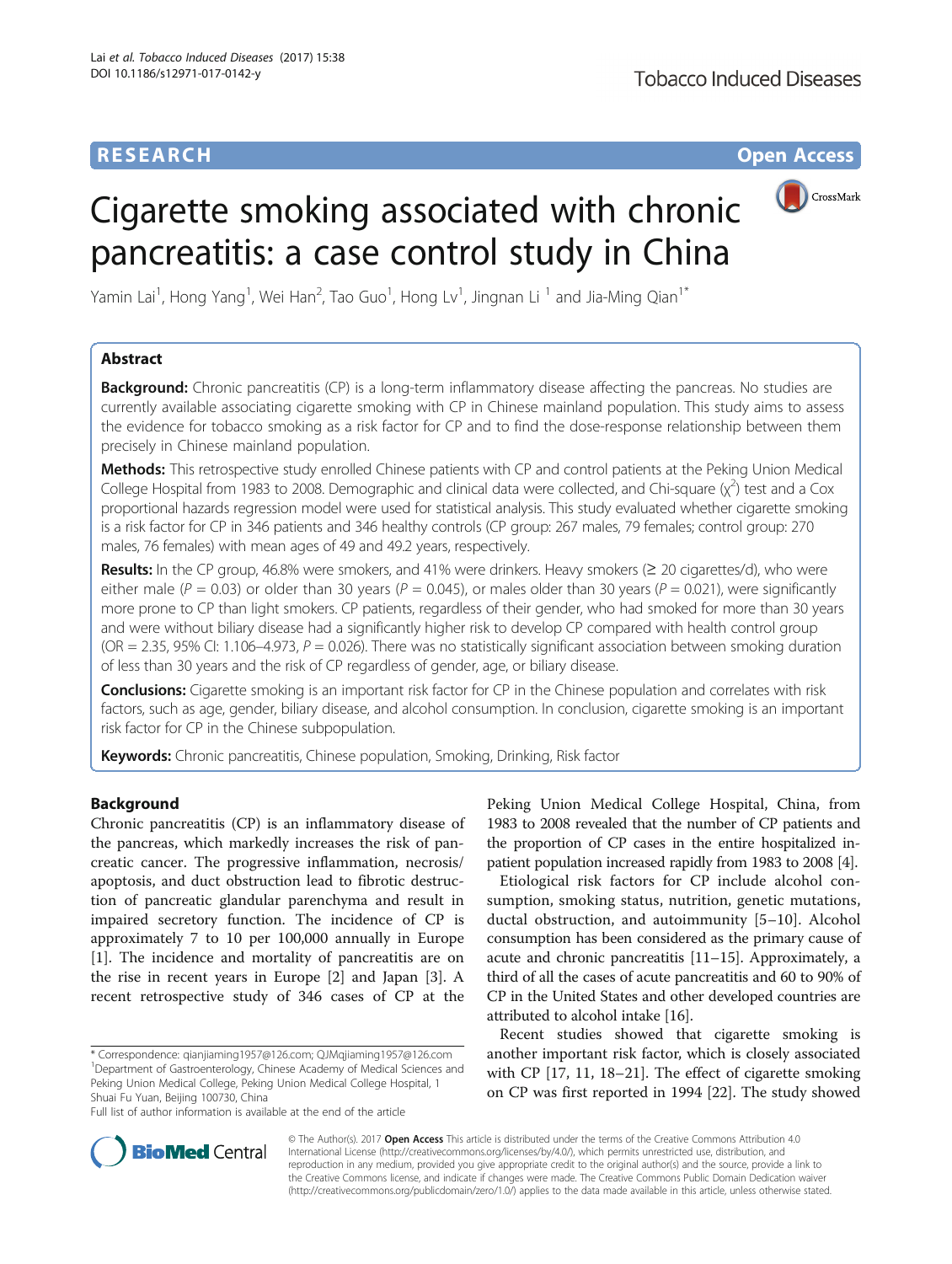that heavy smokers had a higher occurrence of pancreatic calcifications. The risk of calcification in smokers was 1.21 fold higher compared with nonsmokers. After 17 years of follow-up, the study found that 277 smokers (69%) with CP had developed calcifications compared with only 93 nonsmokers (55%) with CP. Another study showed that cigarette smoking significantly increased the risk of pancreatic calcification in late-onset idiopathic CP in nondrinking population [[20](#page-5-0)]. In late-onset idiopathic CP, smokers developed pancreatic calcification faster and more frequently compared with nonsmokers. The association between smoking and pancreatic calcification was independent of gender, body mass index, and exocrine or endocrine insufficiency [[20](#page-5-0)].

Animal studies showed that smoking enhanced the effect of ethanol on CP [[23\]](#page-5-0). Alcohol consumption and cigarette smoking are common risk factors in China. However, currently no studies in the English literature are available reporting a significant association between alcohol consumption and cigarette smoking and development of CP in the Chinese population. The aims of this study were to determine the role of cigarette smoking as a risk factor in this population as well as to analyze its interaction with other known risk factors for CP. A retrospective case-control study was conducted to analyze smoking and alcohol consumption status in this population, and to determine whether cigarette smoking and alcohol consumption were associated with CP.

# **Methods**

## Study population

In this retrospective case-control study, data from 346 consecutive cases of CP enrolled in the local hospital, from January 1983 to January 2008, were analyzed. The diagnostic criteria for CP were based on the 2000 Asia-Pacific consensus report on CP [\[24](#page-5-0)]. The CP diagnosis was established based on clinical history, classic biochemical alterations, functional tests, and typical ultrasound-radiological and endoscopic retrograde cholangiopancreatography (ERCP). All patients and controls were 18 years or older. Patients who had pancreatic tumors, such as pancreas cancer or intraductal papillary mucinous neoplasm (IPMN), were excluded from this study. Ageand gender-matched healthy individuals (346) were randomly selected from the PUMCH Medical Center as control group. All controls had no history of biliary or pancreatic diseases. Written, informed consent was obtained from all individuals enrolled in this study. The study protocol was reviewed and approved by the Institutional Review Committees of Beijing Union Medical College Hospital. Further information on the study design and participant characteristics can be found elsewhere [\[4](#page-4-0)].

## Demographic and clinical data collection

Demographic and clinical data, including age, gender, height, body weight, body surface area, body mass index (BMI), history of smoking, number of cigarettes smoked daily, years of drinking and smoking, history of biliary disease, and other clinical data, was collected from all patients and controls. Smoking intensity was calculated as the average number of cigarettes smoked per day over a lifetime (cigarettes per day). The duration of cigarette smoking was calculated as years of smoking. The cumulative amount of smoking (cigarette-years) was calculated from the smoking history by multiplying the years of smoking by the average number of cigarettes smoked daily. Drinking status is that if the patient has a history of alcohol consumption for more than 10 years. Alcohol intake (grams per month) was expressed as grams of alcohol consumption per month. Drinking duration was calculated as years of drinking (drinking years). Alcohol consumption is a roughly calculation of total alcohol compumtion through Alcohol intake (grams per month) multiply by Drinking duration (drinking years) In another word: Alcohol consumption = Alcohol intake (grams per month)x Drinking duration (drinking years).

## Statistical analysis

The SPSS 13.0 software (IBM Corporation, Chicago, IL, USA) was used for all statistical analyses. Differences in mean values or frequency distributions between CP cases and controls were examined by an unpaired Student's t test or Chi-square  $(\chi^2)$  test. Cox proportional hazards regression analysis was used to calculate multivariable-adjusted odds ratios (ORs) and 95% confidence intervals (CIs) for CP in relation to cigarette smoking. The ORs were adjusted for potentially confounding variables, such as age, gender, biliary disease, and alcohol consumption.  $P$  values <0.05 were considered statistically significant.

# Results

## Patient characteristics

A total of 346 patients with CP and 346 healthy individuals were included in this retrospective case-control study (Table [1](#page-2-0)). There were 267 males and 79 females in the CP group, and 270 males and 76 females in the control group. The mean ages were 48.97 years and 49.16 years, respectively. The BMIs were 22.46 ± 13.52 and 24.59  $\pm$  3.29 kg/m<sup>2</sup>, respectively. Nearly half of the subjects were former or current smokers (46.8% in the CP group and 48.8% in the control group). The percentage of smokers among CP patients was comparable to that of the controls. The majority of smokers smoked more than 20 cigarettes daily in both groups, but significantly more CP patients smoked more than 20 cigarettes per day  $(32 \text{ vs. } 24\%, P = 0.01)$ .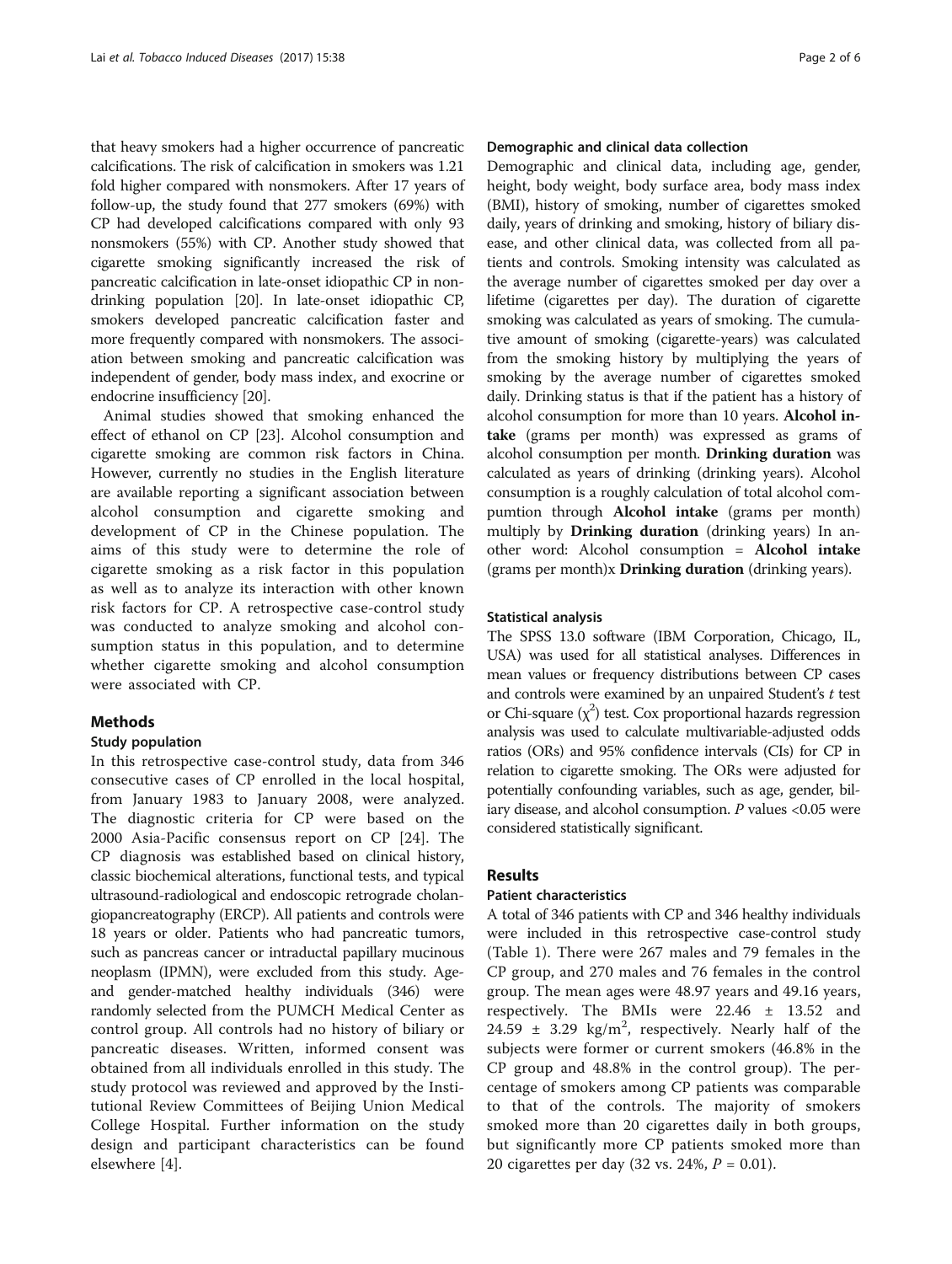| Variable                                                | Chronic Pancreatitis |         | Control          |         | $P$ value |
|---------------------------------------------------------|----------------------|---------|------------------|---------|-----------|
|                                                         | number               | percent | number           | percent |           |
| All subjects                                            | 346                  |         | 346              |         |           |
| Age (mean ± SD, years)                                  | 48.97 ± 14.11        |         | 49.16 ± 14.40    |         |           |
| $<$ 30 (years)                                          | 28                   | 8.10%   | 29               | 8.40%   | 0.89      |
| $\geq$ 30 (years)                                       | 318                  | 91.90%  | 317              | 91.00%  |           |
| Gender                                                  |                      |         |                  |         |           |
| Male                                                    | 267                  | 77.17%  | 270              | 78.03%  | 0.784     |
| Female                                                  | 79                   | 22.83%  | 76               | 21.97%  |           |
| Body mass index (kg/m <sup>2</sup> )                    | $22.46 \pm 13.52$    |         | 24.59 $\pm$ 3.29 |         |           |
| $10 - 18.5$                                             | 26                   | 8%      | $46\,$           | 13.29%  | 0.018     |
| $\geq$ 18.5                                             | 110                  | 32%     | 83               | 23.99%  |           |
| Smoking duration (years)                                |                      |         |                  |         |           |
| < 20                                                    | 236                  | 68.21%  | 245              | 70.81%  | 0.001     |
| $20 - 30$                                               | 58                   | 16.76%  | 78               | 22.54%  |           |
| > 30                                                    | 52                   | 15.03%  | 23               | 6.65%   |           |
| Smoking index (pack x year)                             |                      |         |                  |         |           |
| < 400                                                   | 260                  | 75%     | 291              | 84.10%  | 0.001     |
| 400-800                                                 | 72                   | 21%     | 42               | 12.14%  |           |
| $\geq$ 800                                              | 14                   | 4%      | $13$             | 3.76%   |           |
| Drinking status                                         |                      |         |                  |         |           |
| no                                                      | 204                  | 58.96%  | 161              | 46.53%  | 0.001     |
| yes                                                     | 142                  | 41.04%  | 185              | 53.47%  |           |
| Drinking duration (Drinking years)                      |                      |         |                  |         |           |
| $< 20\,$                                                | $\mathbf{1}$         | 0.29%   | 50               | 14.45%  | 0.001     |
| $20 - 35$                                               | $\overline{2}$       | 0.58%   | 23               | 6.65%   |           |
| $\geq$ 35                                               | 129                  | 37.28%  | 94               | 27.17%  |           |
| Alcohol intake (g/month)                                |                      |         |                  |         |           |
| $1 - 18$                                                | 37                   | 10.69%  | 6                | 1.73%   | 0.001     |
| $18 - 90$                                               | 53                   | 15.32%  | 13               | 3.76%   |           |
| $91 - 180$                                              | 42                   | 12.14%  | 148              | 42.77%  |           |
| Alcohol consumption (Alcohol intakex Drinking duration) |                      |         |                  |         |           |
| 0                                                       | 240                  | 69.36%  | 185              | 53.47%  | 0.001     |
| 1                                                       | $80\,$               | 23.12%  | 158              | 45.66%  |           |
| 3                                                       | 26                   | 7.51%   | $\mathbf{3}$     | 0.87%   |           |
| Biliary disease                                         |                      |         |                  |         |           |
| $\mathsf{No}$                                           | 210                  | 60.70%  | 344              | 99.4%   |           |
| Yes                                                     | 136                  | 39.30%  | $\overline{2}$   | 0.6%    |           |

<span id="page-2-0"></span>**Table 1** Clinical demographics of chronic pancreatitis patients ( $n = 346$ ) and controls ( $n = 346$ ) in a retrospective case-control study

Alcohol intake (grams per month) was expressed as grams of alcohol consumption per month

Drinking duration was calculated as years of drinking (drinking years)

Alcohol consumption =  $\textbf{Alcohol intake}$  (grams per month) x  $\textbf{Drinking duration}$  (drinking years)

# Smoking intensity increases the risk for CP

To evaluate the smoking intensity as a risk factor for CP, the ORs and 95% CIs for CP in relation to cigarette smoking intensity were calculated using a Cox proportional hazards regression model. The ORs were adjusted for potentially confounding variables, such as age, gender, and biliary disease. The multivariable-adjusted ORs and the corresponding 95% CI for the risk of CP with respect to smoking intensity are shown in Table [2.](#page-3-0) CP patients who had smoked more than 20 cigarettes per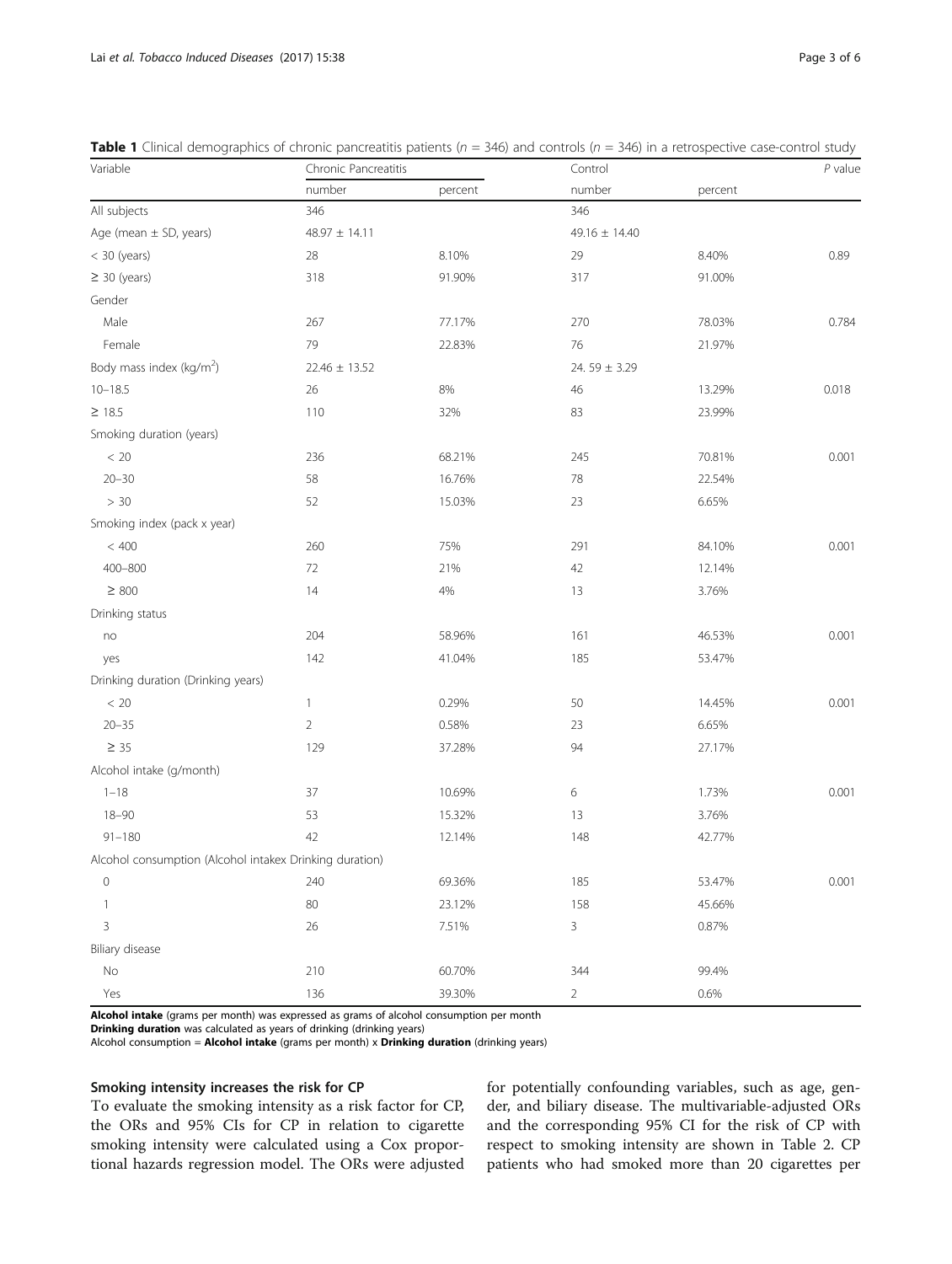|                                                    | Smoking intensity (cigarettes/d) |          |       | Smoking intensity (cigarettes/d) |           |          |       |           |
|----------------------------------------------------|----------------------------------|----------|-------|----------------------------------|-----------|----------|-------|-----------|
| Variable                                           | < 20                             |          |       |                                  | $\geq 20$ |          |       |           |
|                                                    | <b>OR</b>                        | 95.0% CI |       | $P$ value                        | <b>OR</b> | 95.0% CI |       | $P$ value |
|                                                    |                                  | Lower    | Upper |                                  |           | Lower    | Upper |           |
| All subjects                                       | 0.779                            | 0.424    | .431  | 0.421                            | 1.595     | 0.979    | 2.598 | 0.061     |
| Male                                               | 0.896                            | 0.436    | .842  | 0.766                            | 1.912     | 1.066    | 3.428 | $0.030*$  |
| Age $\geq$ 30 years                                | 0.851                            | 0.45     | 1.61  | 0.62                             | 1.663     | 1.012    | 2.732 | $0.045*$  |
| Male, Age $\geq$ 30 years                          | 0.966                            | 0.463    | 2.015 | 0.927                            | 2.023     | 1.112    | 3.68  | $0.021*$  |
| Male, Age $\geq$ 30 years, without biliary disease | 0.926                            | 0.371    | 2.311 | 0.87                             | 2.11      | 0.951    | 4.684 | 0.066     |

<span id="page-3-0"></span>Table 2 Likelihood of chronic pancreatitis with respect to age, gender and biliary disease stratified by smoking intensity (cigarettes per day) in a retrospective case control study

\*have statistical significance Note: Age- and gender-matched healthy individuals were randomly selected from the PUMCH Medical Center as control group

day, and were either male (OR = 1.91, 95% CI: 1.066– 3.428, P = 0.030), or older than 30 years (OR = 1.66, 95% CI: 1.012–2.732,  $P = 0.045$ ), were significantly more likely to have CP. When all risk factor were combined, in males over 30 years-old, who had additionally smoked more than 20 cigarettes per day, the relative risk of CP was even higher (OR = 2.02, 95% CI: 1.112–3.68,  $P = 0.021$ ). There was no statistically significant association between smoking intensity less than 20 cigarettes per day and the risk of CP regardless of gender, age, or biliary disease (Table 2).

# Smoking duration increases the risk for CP

The multivariable-adjusted ORs and the corresponding 95% CI for the risk of CP with respect to smoking duration are shown in Table 3. CP patients, regardless of their gender, who had smoked for more than 30 years and were without biliary disease had a significantly higher risk to develop CP compared with the nonsmoker group (OR = 2.35, 95% CI: 1.106-4.973,  $P = 0.026$ ). There was no statistically significant association between smoking duration of less than 30 years and the risk of

Table 3 Likelihood of chronic pancreatitis with respect to gender, biliary disease stratified by smoking duration (in years) in a retrospective case control study

| TOLIOSPOCLIVO COSO COLITION STOCKY |                                      |           |          |       |           |  |  |  |
|------------------------------------|--------------------------------------|-----------|----------|-------|-----------|--|--|--|
| Variable                           | Smoking duration                     | <b>OR</b> | 95.0% CI |       | $P$ value |  |  |  |
|                                    | (years)                              |           | Lower    | Upper |           |  |  |  |
| All subjects                       |                                      |           |          |       |           |  |  |  |
|                                    | $20 - 29$                            | 0.685     | 0.454    | 1.034 | 0.072     |  |  |  |
|                                    | $\geq 30$                            | 1.372     | 0.842    | 2.237 | 0.204     |  |  |  |
|                                    | All subjects without biliary disease |           |          |       |           |  |  |  |
|                                    | $20 - 29$                            | 0.742     | 0.436    | 1.264 | 0.272     |  |  |  |
|                                    | $\geq 30$                            | 2.345     | 1.106    | 4.973 | $0.026*$  |  |  |  |
| Male                               |                                      |           |          |       |           |  |  |  |
|                                    | $20 - 29$                            | 0.655     | 0.405    | 1.06  | 0.085     |  |  |  |
|                                    | $\geq$ 30                            | 1.32      | 0.723    | 2.412 | 0.366     |  |  |  |

Age- and gender-matched healthy individuals were randomly selected from the PUMCH Medical Center as control group

CP regardless of gender, age, or biliary disease (Table 3).\*< 0.05 represents a statistical significance

# **Discussion**

The present retrospective case-control study revealed that cigarette smoking is an independent risk factor for developing CP in the Chinese population. Smoking intensity and smoking duration may associated with an increased risk of CP. When the ORs were adjusted for potentially confounding variables, such as age, gender, biliary disease, and alcohol consumption, the relative risk of CP was even higher in male patients who smoked more than 20 cigarettes per day and were older than 30 years.

Tobacco consumption has been identified as an important risk factor for CP [[17](#page-5-0), [11](#page-5-0), [18](#page-5-0)–[21\]](#page-5-0). Our current findings in the Chinese population are in line with previous reports in other ethnic groups [\[25](#page-5-0)–[28, 20](#page-5-0), [21\]](#page-5-0). Yen et al. [[29](#page-5-0)] initially reported in 1982 that smoking and drinking habits were independently associated with pancreatitis. The study suggested that cigarette smoking had a much stronger effect than previously anticipated. Subsequently, various studies reported that smoking was a significant risk factor for chronic pancreatitis [\[25](#page-5-0)–[28](#page-5-0), [20, 21](#page-5-0)]. Wittle et al. [\[30](#page-5-0)] provided morphological evidence of pancreatic damage induced by the inhalation of cigarette smoke. The damage is probably mediated by alterations in acinar cell function. Nicotine in smoke affects pancreatic secretion [[31](#page-5-0), [32\]](#page-5-0). In addition, other constituents in smoke induce inflammatory reaction and carcinogenesis. Further, smoke enhances ethanol-induced pancreatic injury and accelerates the development and progression of CP [[30](#page-5-0)].

Our study showed that the likelihood of CP significantly increases in heavy smokers consistent with previous studies showing an association between cigarette smoking and pancreatitis [\[20\]](#page-5-0). Alcohol sensitizes the pancreas to other external risk factors, such as cigarette smoking, nutrition, or genetic predisposition, and together with those factors increases ethanol toxicity in the human body [\[22](#page-5-0)]. Talamin et al. [\[33\]](#page-5-0) revealed an increased relative risk of CP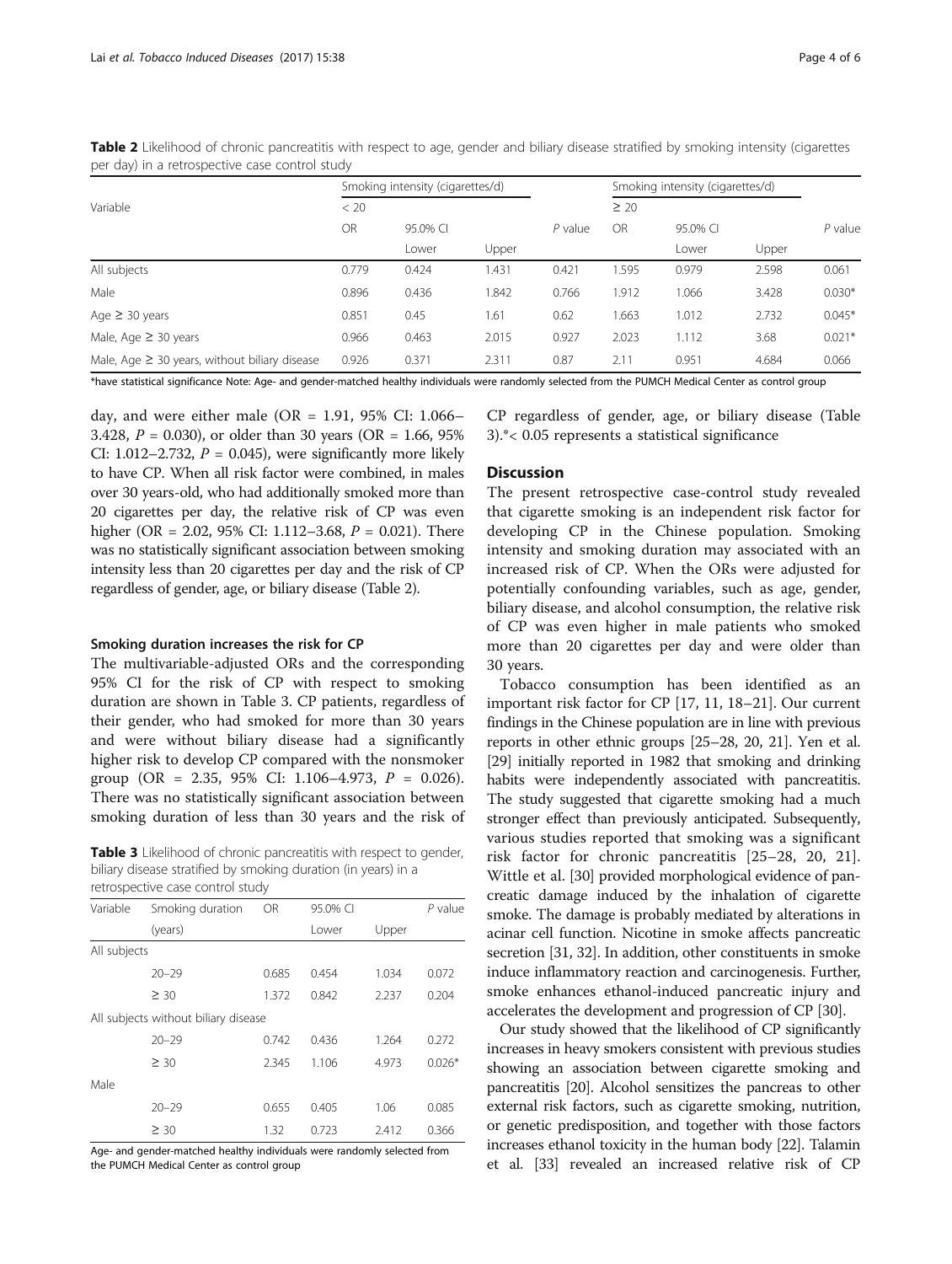<span id="page-4-0"></span>associated with a higher alcohol intake  $(P < 0.00001)$  or cigarette smoking ( $P < 0.00001$ ). They also noted that there was no significant interaction between alcohol and smoking, which indicates that the two risk factors act independently. The study concluded that males who smoked a higher number of cigarettes daily seemed to be specifically at risk for developing CP. Maisonneuve et al. [[18](#page-5-0)] reported that tobacco smoking significantly increased the risk of pancreatic calcifications with a hazard ratio HR of 4.9 and 95% confidence interval (CI, 2.3–10.5) for smokers compared with non-smokers during the course of pancreatitis. Tobacco smoking was associated with earlier diagnosis of chronic alcoholic pancreatitis and with the appearance of calcifications and diabetes, independent of alcohol consumption {Maisonneuve, 2005 #208}.

There are few epidemiological studies investigating the relationship between CP, smoking, and alcohol consumption. Yen et al. [\[29](#page-5-0)] reported that, when ORs were adjusted by age and alcohol consumption, the OR was 10.5 for current smokers, who consumed more than one pack of cigarettes per day. Lowenfels et al. [[34](#page-5-0)] reported that smoking was an additional risk factor for CP (OR 12.5) in male subjects with alcoholic pancreatitis in a native American population. Cigarette smoking was also found to be an independent risk factor for CP in two case-control studies [\[21, 33\]](#page-5-0), and a cohort study in Finland [\[28](#page-5-0)]. These studies further confirmed that smoking is a significant risk factor for CP independent of alcohol consumption.

Our study is the first epidemiological study on smoking as a risk factor for CP in a Chinese population. There were additional heavy smokers among patients with CP compared with healthy controls. Males, who smoked more than 20 cigarettes per day and were older than 30 years, were at risk of developing CP. These results are consistent with previous studies from other ethnic groups [\[29, 34](#page-5-0)].

In addition to confirming previous findings, we present new data showing that Chinese male smokers without biliary diseases were more likely to develop CP. This may be due to a larger effect of smoking on alcoholic CP than on other types of CP, since there were more male patients with alcoholic CP in the present study [2, [35](#page-5-0)]. In other ethnic study populations, the data were mainly collected from patients with alcoholic CP. However, unlike the majority of countries, where alcohol appears to be the major cause of CP, biliary disease is typically one of the primary causes of CP in China [\[36\]](#page-5-0).

As a retrospective case-control study, the present study has the following limitations. First, some of data may be missing because of deficiencies in the clinical history records. Second, the sample sizes were relatively small, in particular when the subjects were divided into different sub-groups. The third, case control studies can't attribute causality.Therefore, the relatively small sample size may have had negative impact on the level of statistical significance. To overcome these shortcomings, a more comprehensive study enrolling a larger number of subjects and additional data will be conducted.

# Conclusion

In conclusion, cigarette smoking maybe an important risk factor for CP in the Chinese subpopulation. However, whether cigarette smoking and alcohol consumption were associated with the risk for CP in the Chinese population needs to be determined.

# Abbreviations

CP: Chronic pancreatitis

## Acknowledgements

None.

#### Funding

None.

# Availability of data and materials

All data generated or analysed during this study are included in this article.

#### Authors' contributions

QJM:contributed to the conception of the study. LYM:contributed significantly to analysis and manuscript preparation; YH and HW:performed the data analyses and wrote the manuscript; GT, LH and LJN: helped perform the analysis with constructive discussions. All authors read and approved the final manuscript.

## Ethics approval and consent to participate

Written, informed consent was obtained from all individuals enrolled in this study. The study protocol was reviewed and approved by the Institutional Review Committees of Beijing Union Medical College Hospital.

## Consent for publication

Not applicable.

#### Competing interests

The authors declare that they have no competing interests.

#### Publisher's Note

Springer Nature remains neutral with regard to jurisdictional claims in published maps and institutional affiliations.

#### Author details

<sup>1</sup>Department of Gastroenterology, Chinese Academy of Medical Sciences and Peking Union Medical College, Peking Union Medical College Hospital, 1 Shuai Fu Yuan, Beijing 100730, China. <sup>2</sup>The Department of Epidemiology and Biostatistics, Chinese Academy of Medical Sciences and Peking Union Medical College, 5 Dong Dan San Tiao, Beijing 100005, China.

#### Received: 14 January 2016 Accepted: 20 August 2017 Published online: 25 August 2017

## References

- 1. Andersen BN, Pedersen NT, Scheel J, Worning H. Incidence of alcoholic chronic pancreatitis in Copenhagen. Scand J Gastroenterol. 1982;17(2):247–52.
- 2. Spanier B, Bruno MJ, Dijkgraaf MG. Incidence and mortality of acute and chronic pancreatitis in the Netherlands: a nationwide record-linked cohort study for the years 1995-2005. World J Gastroenterol. 2013;19(20):3018–26.
- 3. Hirota M, Shimosegawa T, Masamune A, Kikuta K, Kume K, Hamada S, et al. The seventh nationwide epidemiological survey for chronic pancreatitis in Japan: clinical significance of smoking habit in Japanese patients. Pancreatology. 2014;14(6):490–6.
- 4. Y-m L, Guo T, Ding H, Lu H, Yang H, Yang A-m, et al. Demographic features, etiology trend and clinical characteristics of chronic pancreatitis: a